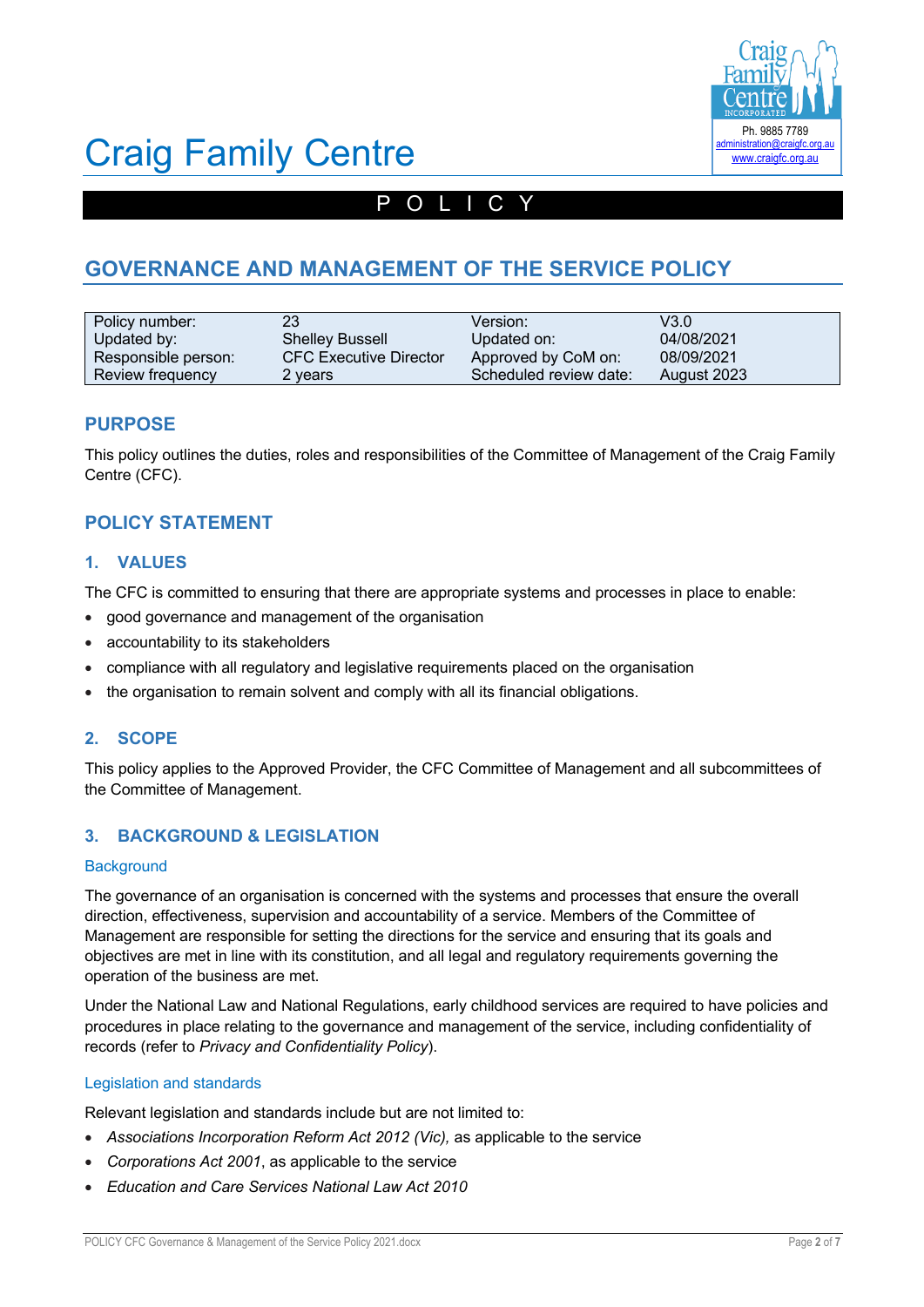- *Education and Care Services National Regulations 2011*: Regulation 168(2)(l)
- *National Quality Standard*, Quality Area 7: Governance and Leadership

The most current amendments to listed legislation can be found at:

- Victorian Legislation Victorian Law Today: http://www.legislation.vic.gov.au/
- Commonwealth Legislation ComLaw: http://www.comlaw.gov.au/

### **4. DEFINITIONS**

The terms defined in this section relate specifically to this policy.

**Actual conflict of interest:** One where there is a real conflict between a Committee of Management member's responsibilities and their private interests.

**Conflict of interest:** An interest that may affect, or may appear reasonably likely to affect, the judgement or conduct of a member (or members) of the Committee of Management or subcommittee or may impair their independence or loyalty to the service. A conflict of interest can arise from avoiding personal losses as well as gaining personal advantage, whether financial or otherwise, and may not only involve the member of the Committee of Management or subcommittee, but also their relatives, friends or business associates.

**Ethical practice:** A standard of behaviour that the service deems acceptable in providing their services.

**Governance:** The process by which organisations are directed, controlled and held to account. It encompasses authority, accountability, stewardship, leadership, directions and control exercised in the organisation (Australian National Audit Office, 1999).

**Interest:** Anything that can have an impact on an individual or a group.

**Perceived conflict of interest:** Arises where a third party could form the view that a Committee of Management member's private interests could improperly influence the performance of their duties on the Committee of Management, now or in the future.

**Potential conflict of interest:** Arises where a Committee of Management member has private interests that could conflict with their responsibilities.

**Private interests:** Includes not only a Committee of Management member's own personal, professional or business interests, but also those of their relatives, friends or business associates.

## **5. SOURCES & RELATED POLICIES**

#### Sources

- *ELAA Early Childhood Management Manual*
- Our Community: www.ourcommunity.com.au
- Justice Connect: http://www.justiceconnect.org.au/

#### Related CFC policies

- *Code of Conduct Policy*
- *Complaints and Grievances Policy*
- *Privacy and Confidentiality Policy*
- *Conflict of Interest Policy*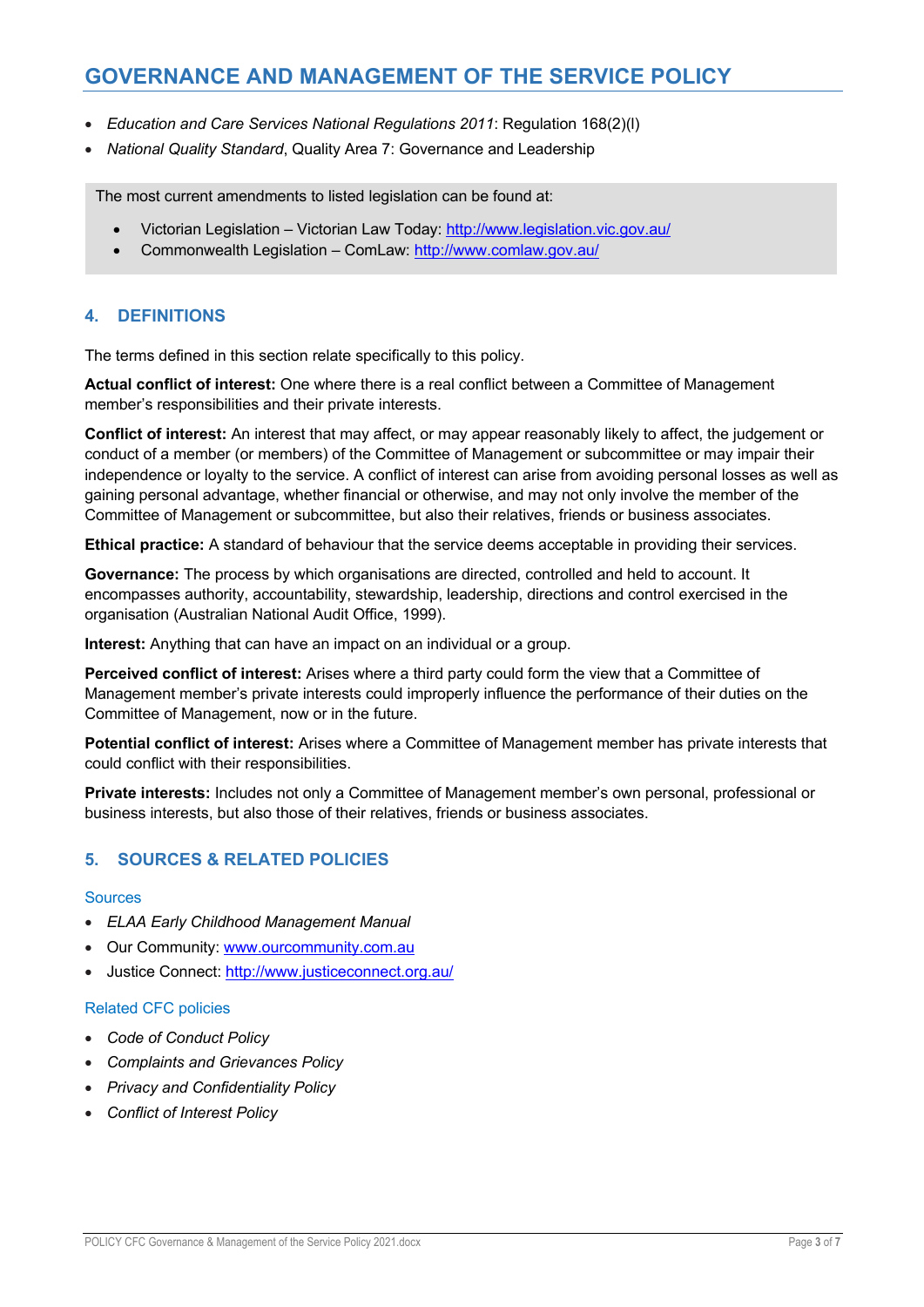# **PROCEDURES**

#### The Approved Provider is responsible for:

• ensuring that the service has appropriate systems and policies in place for the effective governance and management of the service.

#### CORE ELEMENTS OF THE GOVERNANCE MODEL

The following are the core elements of the governance systems at the Craig Family Centre for which the Committee of Management is responsible:

#### Stewardship/custodianship

Ensure:

- the service pursues its stated purpose and remains viable
- budget and financial accountability to enable ongoing viability and making best use of the service's resources
- the service manages risks appropriately.

#### Leadership, forward planning and guidance

Provide leadership, forward planning and guidance to the service, particularly in relation to developing a strategic culture and directions.

#### Authority, accountability, and control

- Monitor and oversee management including ensuring that good management practices and appropriate checks and balances are in place.
- Be accountable to members of the service.
- Maintain focus, integrity and quality of service.
- Oversee legal functions and responsibilities.
- Declare any actual, potential or perceived conflicts of interest (refer to *Definitions* and Attachment 1 Sample *Conflict of interest disclosure statement)*.

#### LEGAL LIABILITIES OF MEMBERS OF THE COMMITTEE OF MANAGEMENT

The Committee of Management at Craig Family Centre is responsible under the constitution to take all reasonable steps to ensure that the laws and regulations relating to the operation of the service are observed. Members of the Committee of Management are responsible for ensuring that:

- adequate policies and procedures are in place to comply with the legislative and regulatory requirements placed on the service
- appropriate systems are in place to monitor compliance
- reasonable care and skill are exercised in fulfilling their roles as part of the governing body of the service
- they act honestly, and with due care and diligence
- they do not use information they have access to, by virtue of being on the Committee of Management improperly
- they do not use their position on the Committee of Management for personal gain or put individual interests ahead of responsibilities.

#### RESPONSIBILITIES OF THE COMMITTEE OF MANAGEMENT

The Committee of Management of the Craig Family Centre is responsible for: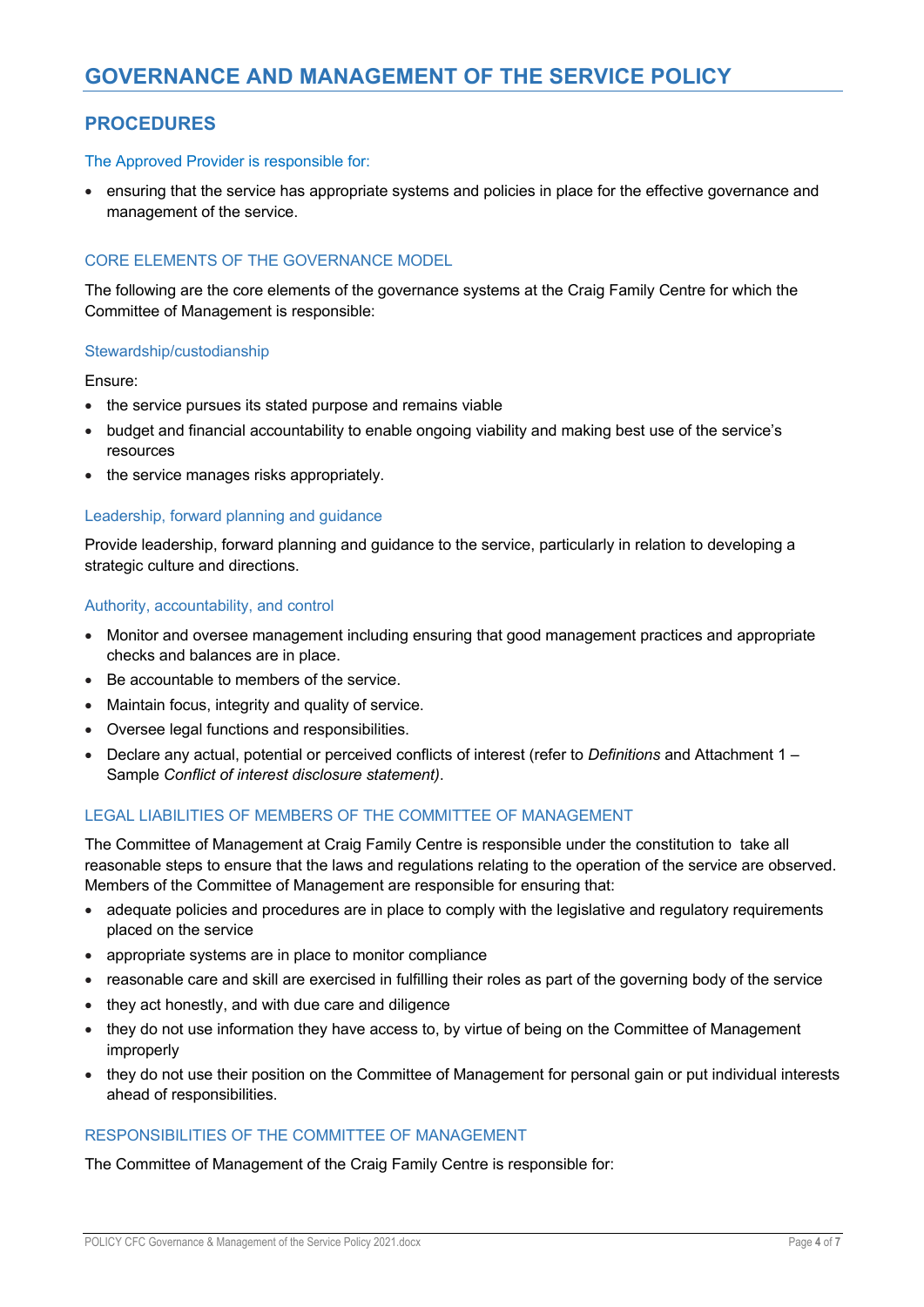- developing coherent aims and goals that reflect the interests, values and beliefs of the members and staff, and the stated aims of the service, and have a clear and agreed philosophy which guides business decisions and the work of the Committee of Management and staff
- ensuring there is a sound framework of policies and procedures that complies with all legislative and regulatory requirements, and that enables the daily operation of the service to be geared towards the achievement of the service's vision and mission
- establishing clearly defined roles and responsibilities for the members of the Committee of Management, individually and as a collective, management and staff, and clearly articulate the relationship between the Committee of Management, staff and members of the service
- developing ethical standards and a code of conduct (refer to *Code of Conduct Policy*) which guide actions and decisions in a way that is transparent and consistent with the goals, values and beliefs of the service
- undertaking strategic planning and risk assessment on a regular basis and having appropriate risk management strategies in place to manage risks faced by the service
- ensuring that the actions of and decisions made by the Committee of Management are transparent and will help build confidence among members and stakeholders
- reviewing the service's budget and monitoring financial performance and management to ensure the service is solvent at all times, and has good financial strength
- approving annual financial statements and providing required reports to government
- setting and maintaining appropriate delegations and internal controls
- appointing senior staff (e.g. the CEO or Director, if the service is large) or all staff (if the service is small), and monitoring their performance
- evaluating and improving the performance of the Committee of Management
- focusing on the strategic directions of the organisation and avoiding involvement in day-to-day operational decisions, particularly where the authority is delegated to senior management staff within the service.

### **CONFIDENTIALITY**

All members of the Committee of Management and subcommittees who gain access to confidential, commercially-sensitive and other information of a similar nature, whether in the course of their work or otherwise, shall not disclose that information to anyone unless the disclosure of such information is required by law (refer to *Privacy and Confidentiality Policy*).

Members of the Committee of Management and subcommittees shall respect the confidentiality of those documents and deliberations at Committee of Management or subcommittee meetings, and shall not:

- disclose to anyone the confidential information acquired by virtue of their position on the Committee of Management or subcommittee
- use any information so acquired for their personal or financial benefit, or for the benefit of any other person
- permit any unauthorised person to inspect, or have access to, any confidential documents or other information.

This obligation, placed on a member of the Committee of Management or subcommittee, shall continue even after the individual has completed their term and is no longer on the Committee of Management or subcommittee.

The obligation to maintain confidentiality also applies to any person who is invited to any meetings of the Committee of Management or subcommittee as an observer or in any other capacity.

### ETHICAL PRACTICE

The following principles will provide the ethical framework to guide the delivery of services at the Craig Family Centre: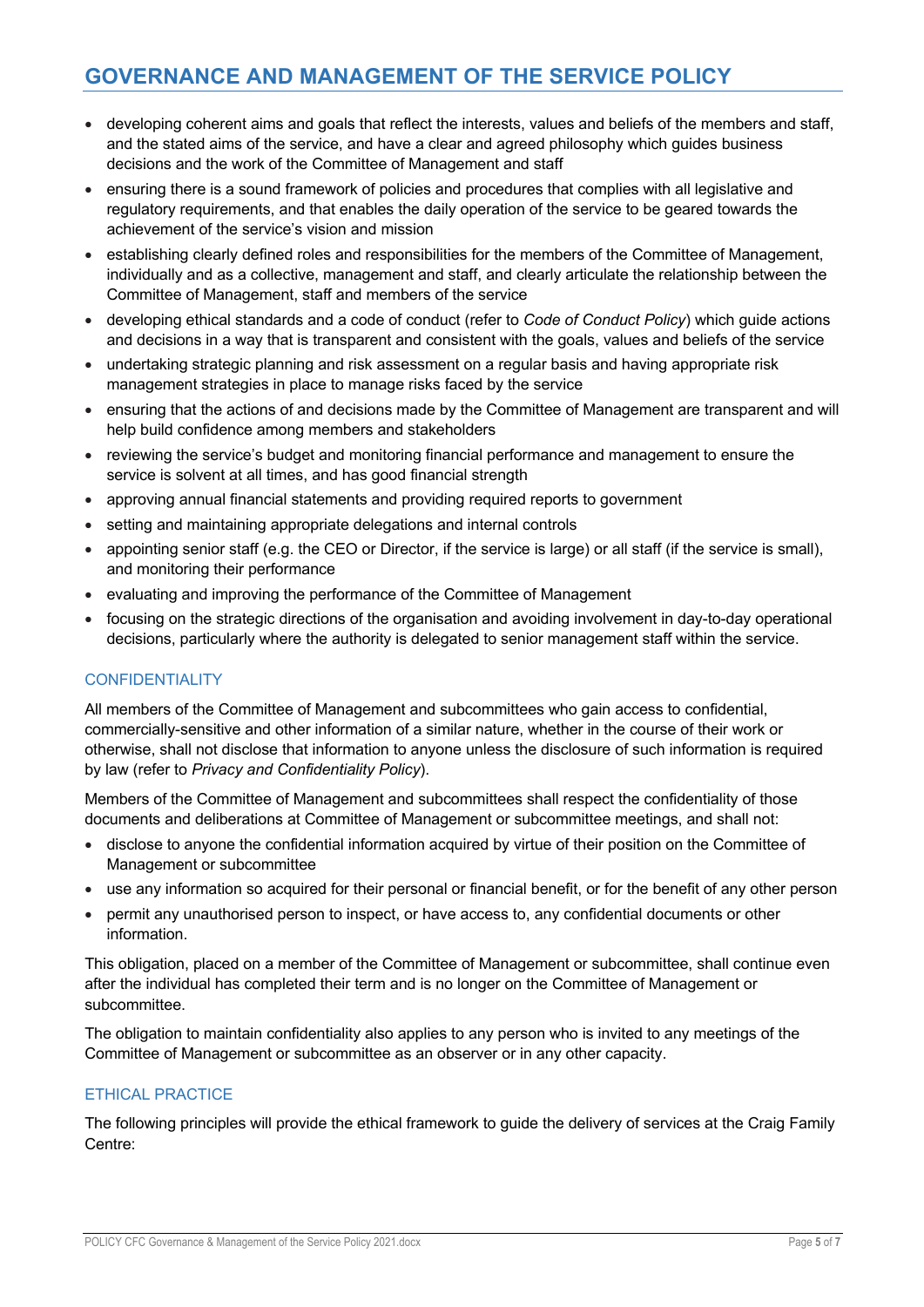- treating colleagues, parents/guardians, children, suppliers, public and other stakeholders respectfully and professionally at all times
- dealing courteously with those who hold differing opinions
- respecting cultural differences and diversity within the service, and making every effort to encourage and include all children and families in the community
- having an open and transparent relationship with government, supporters and other funders
- operating with honesty and integrity in all work
- being open and transparent in making decisions and undertaking activities, and if that is not possible, explaining why
- working to the standards set under the *National Quality Framework* and all applicable legislation as a minimum, and striving to continually improve the quality of the services delivered to the community
- disclosing conflicts of interest as soon as they arise and effectively managing them (refer to Attachment 1 Sample *Conflict of interest disclosure statement*)
- recognising the support and operational contributions of others in an appropriate manner
- assessing and minimising the adverse impacts of decisions and activities on the natural environment.

#### MANAGING CONFLICTS OF INTEREST

Conflicts of interest, whether actual, potential or perceived (refer to *Definitions*), must be declared by all members of the Committee of Management or subcommittee, and managed effectively to ensure integrity and transparency (refer to Attachment 1 – Sample *Conflict of interest disclosure statement)*.

Every member of the Committee of Management or subcommittee has a continuing responsibility to scrutinise their transactions, external business interests and relationships for potential conflicts and to make such disclosures in a timely manner as they arise.

The following process will be followed to manage any conflicts of interest:

- whenever there is a conflict of interest, as defined in this policy, the member concerned must notify the President of such conflict, as soon as possible after identifying the conflict
- the member who is conflicted must not be present during the meeting of the Committee of Management or subcommittee where the matter is being discussed or participate in any decisions made on that matter. The member concerned must provide the committee with any and all relevant information they possess on the particular matter
- the minutes of the meeting must reflect that the conflict of interest was disclosed, and appropriate processes followed to manage the conflict.

A *Conflict of interest disclosure statement* (refer to Attachment 1) must be completed by each member of the Committee of Management and subcommittee upon his or her appointment and annually thereafter. If the information in this statement changes during the year, the member shall disclose the change to the President, and revise the disclosure statement accordingly.

All violations of the requirement to disclose and manage conflicts shall be dealt with in accordance with the constitution of the Craig Family Centre.

## **EVALUATION**

In order to assess whether the values and purposes of the policy have been achieved, the Committee of Management will:

- regularly seek feedback from everyone affected by the policy regarding its effectiveness
- monitor the implementation, compliance, complaints and incidents in relation to this policy
- keep the policy up to date with current legislation, research, policy and best practice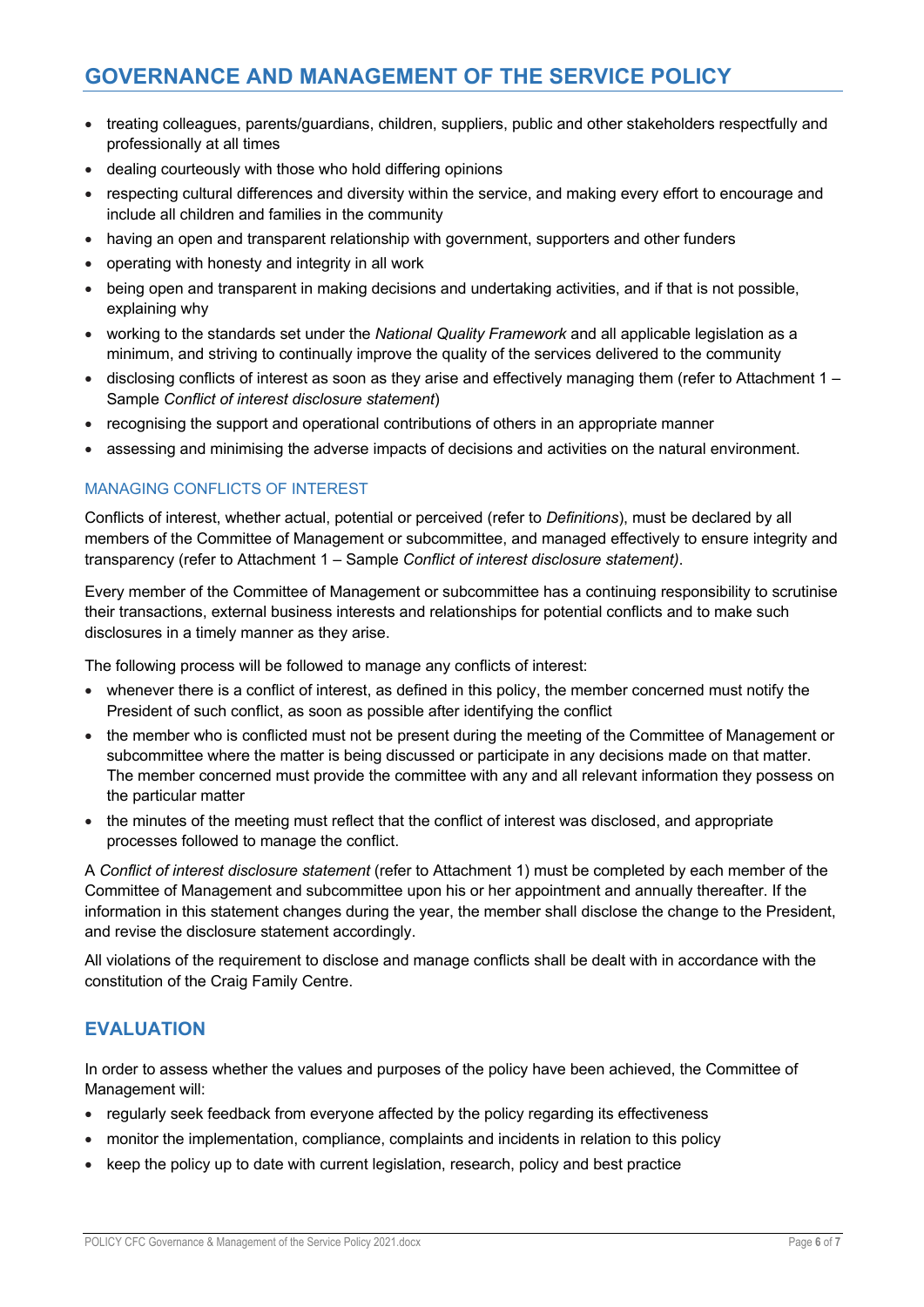- revise the policy and procedures as part of the service's policy review cycle, or as required
- notify parents/guardians at least 14 days before making any changes to this policy or its procedures.

# **ATTACHMENTS**

• Attachment 1: Sample *Conflict of interest disclosure statement*